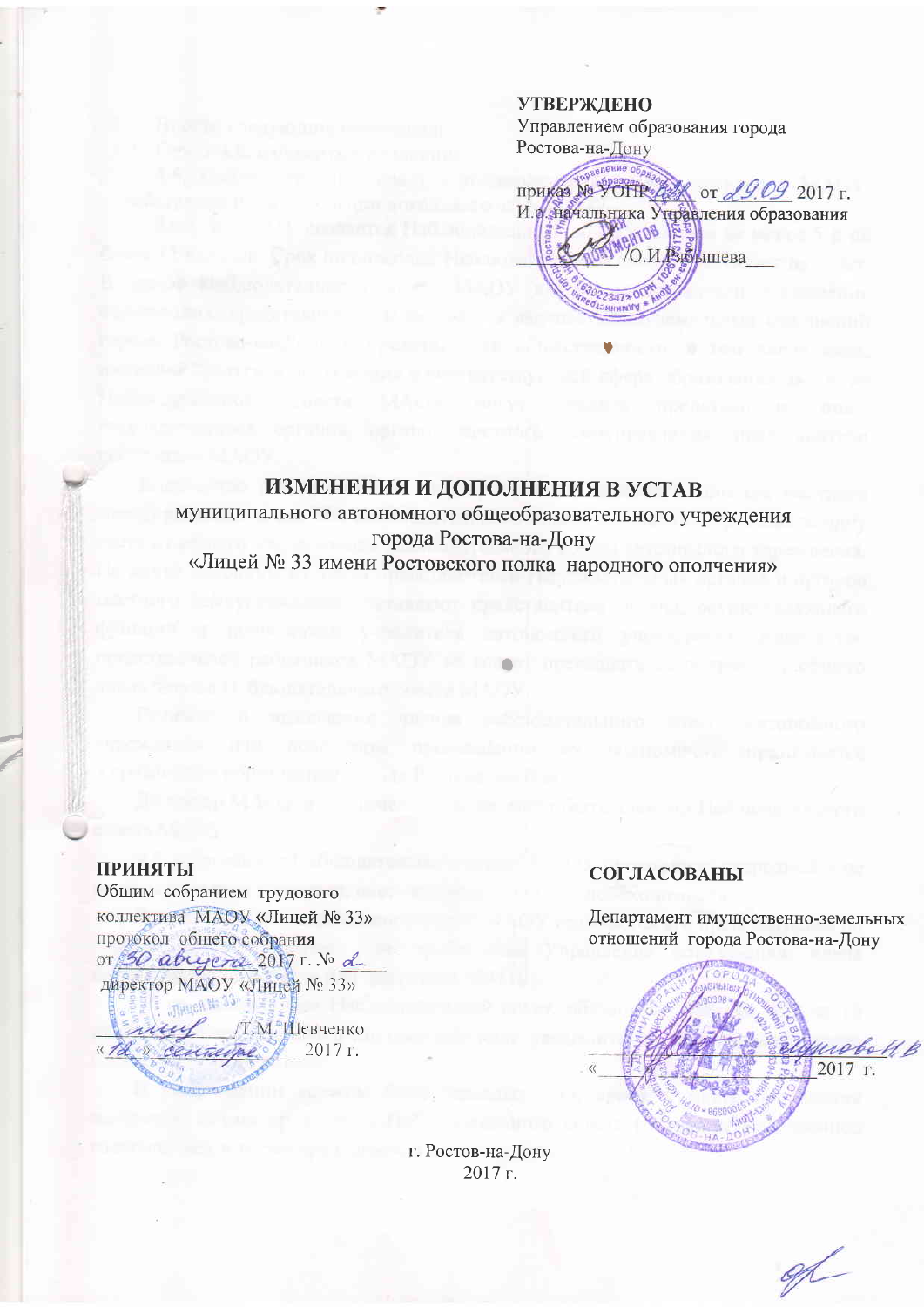1. Внести следующие изменения:

1.1. Пункт 4.6. изложить в редакции:

4.6. Наблюдательный совет - коллегиальный орган управления МАОУ, действующий на основании локального акта МАОУ.

4.6.1. В МАОУ создается Наблюдательный совет в составе не менее 5 и не более 11 человек. Срок полномочий Наблюдательного совета составляет пять лет. В состав Наблюдательного совета МАОУ входят представители Управления образования, представители Департамента имущественно-земельных отношений города Ростова-на-Дону и представители общественности, в том числе лица, имеющие заслуги и достижения в соответствующей сфере образования. В состав Наблюдательного совета **MAOY** входить МОГУТ представители **ИНЫХ** государственных органов, органов местного самоуправления, представители работников МАОУ.

Количество представителей государственных органов и органов местного самоуправления в составе Наблюдательного совета не должно превышать одну треть от общего числа членов Наблюдательного совета автономного учреждения. Не менее половины из числа представителей государственных органов и органов местного самоуправления составляют представители органа, осуществляющего функции и полномочия учредителя автономного учреждения. Количество представителей работников МАОУ не может превышать одну треть от общего числа членов Наблюдательного совета МАОУ.

Решение о назначении членов наблюдательного совета автономного учреждения или досрочном прекращении их полномочий принимается Управлением образования города Ростова-на-Дону.

Директор МАОУ и его заместители не могут быть членами Наблюдательного совета МАОУ.

4.6.2. Заседания Наблюдательного совета МАОУ проводятся: очередные - не реже одного раза в квартал, внеочередные - по мере необходимости.

Заседание Наблюдательного совета МАОУ созывается его председателем по собственной инициативе, по требованию Управления образования, члена наблюдательного совета или директора МАОУ.

Лицо, созывающее Наблюдательный совет, обязано не позднее, чем за 10 дней до его проведения в письменном виде уведомить об этом каждого члена Наблюдательного совета.

В уведомлении должны быть указаны: дата, время и место проведения заседания, форма проведения Наблюдательного совета (заседание или заочное голосование), а также предлагаемая повестка дня.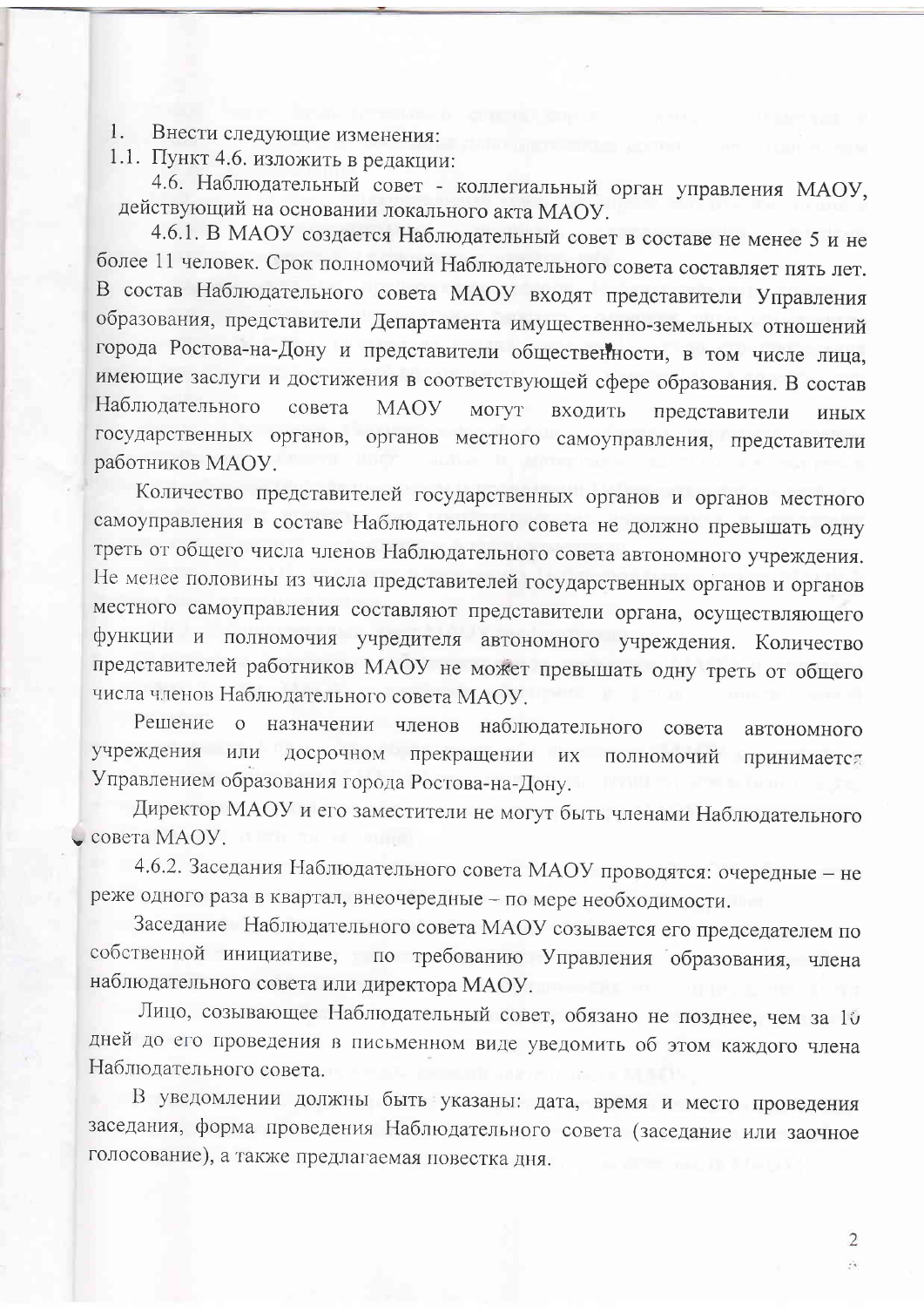Любой член Наблюдательного совета вправе вносить предложения о включении в повестку дня заседания дополнительных вопросов не позднее, чем за 5 дней до его проведения.

Лицо, созывающее Наблюдательный совет, не вправе вносить изменения в формулировки дополнительных вопросов, предложенных членами наблюдательного совета для включения в повестку дня.

В случае, если по предложению членов Наблюдательного совета в первоначальную повестку дня заседания вносятся изменения, лицо, созывающее наблюдательный совет, обязано не позднее чем за 3 дня до его проведения уведомить всех участников наблюдательного совета о внесенных в повестку дня изменениях.

Лицо, созывающее Наблюдательный совет, обязано направить членам Наблюдательного совета информацию и материалы, касающиеся вопросов повестки дня, вместе с уведомлением о проведении Наблюдательного совета, а в случае изменения повестки дня соответствующие информация и материалы направляются вместе с уведомлением о таком изменении.

Директор МАОУ участвует в заседаниях Наблюдательного совета МАОУ С правом совещательного голоса.

4.6.3. Наблюдательный совет МАОУ рассматривает:

- предложения Управления образования или директора МАОУ о принятии нового Устава МАОУ, внесении изменений в Устав, принятие новой редакции;
- предложения Управления образования или директора МАОУ о создании и ликвидации филиалов МАОУ, об открытии и о закрытии его представительств;
- предложения Управления образования или директора МАОУ о реорганизации МАОУ или о его ликвидации;
- предложения Управления образования или директора МАОУ об изъятии  $\bullet$ имущества, закрепленного за МАОУ на праве оперативного управления;
- предложения директора MAOУ об участии MAOУ в других юридических лицах, в том числе о внесении денежных средств и иного имущества в уставный (складочный) капитал других юридических лиц или передаче такого имущества иным образом другим юридическим лицам, в качестве учредителя или участника;
- проект плана финансово-хозяйственной деятельности МАОУ;
- по представлению директора МАОУ проекты отчетов о деятельности МАОУ и об использовании его имущества, об исполнении плана его финансовохозяйственной деятельности, годовую бухгалтерскую отчетность МАОУ;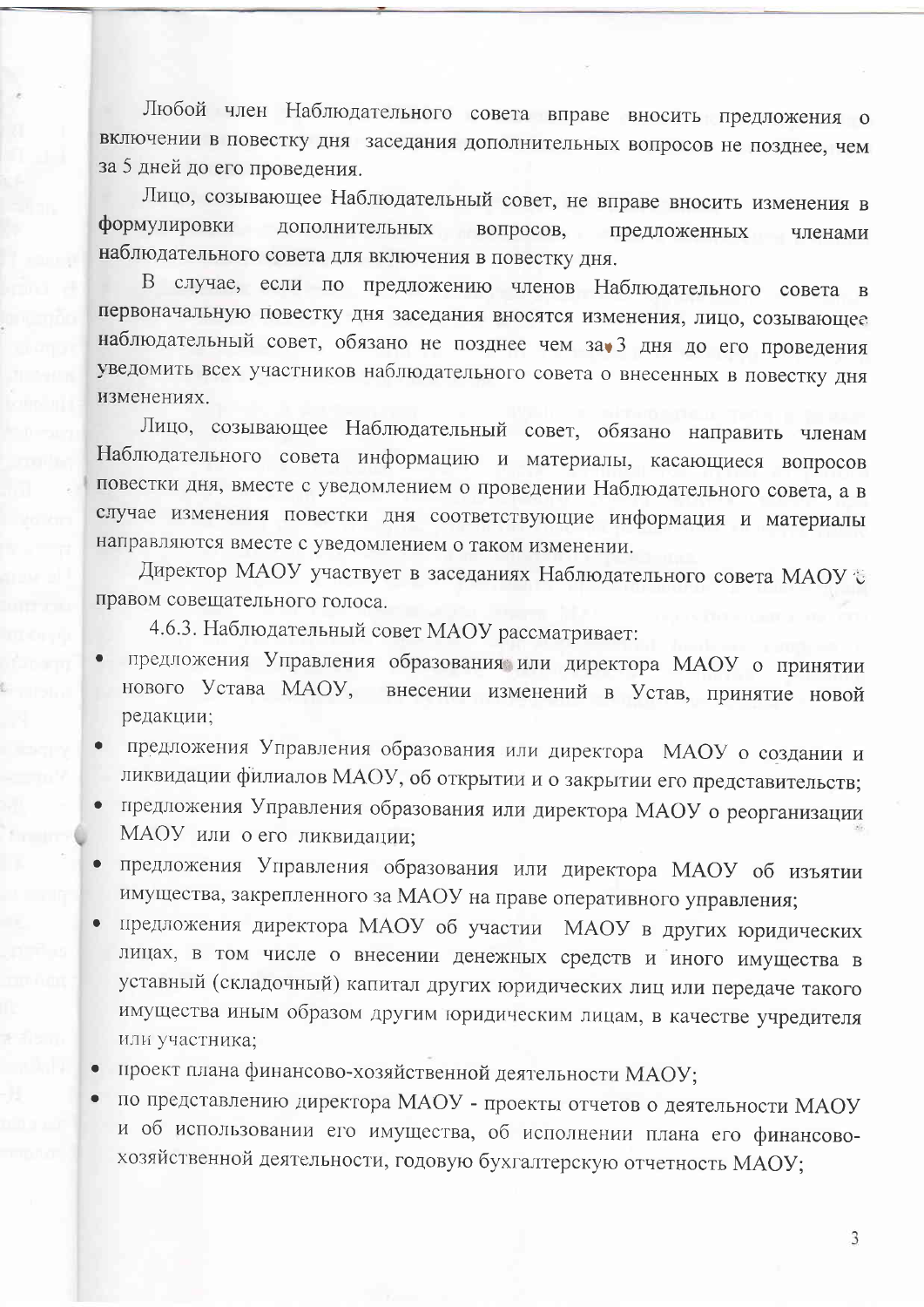- предложения директора МАОУ о совершении сделок по распоряжению имуществом, которым, согласно Уставу. He вправе распоряжаться самостоятельно:
- предложения директора МАОУ о совершении крупных сделок;
- предложения директора МАОУ о совершении сделок, в совершении которых имеется заинтересованность;
- предложения директора МАОУ о выборе кредитных организаций, в которых МАОУ может открыть банковские счета;
- вопросы проведения аудита годовой бухгалтерской отчетности МАОУ и утверждения аудиторской организации.
- иные вопросы, в соответствии с действующим законодательством в рамках своей компетенции.

4.6.4. Решения Наблюдательного совета принимаются путем открытого голосования. Каждый член Наблюдательного совета МАОУ имеет при голосовании один голос. В случае равенства голосов решающим является голос председателя наблюдательного совета автономного учреждения.

Наблюдательный совет может учитывать представленное в письменной форме мнение члена Наблюдательного совета МАОУ, отсутствующего на его заседании по уважительной причине, при определении наличия кворума и **результатов** голосования. a также • возможность принятия решений наблюдательным советом MAOУ путем проведения заочного голосования.»